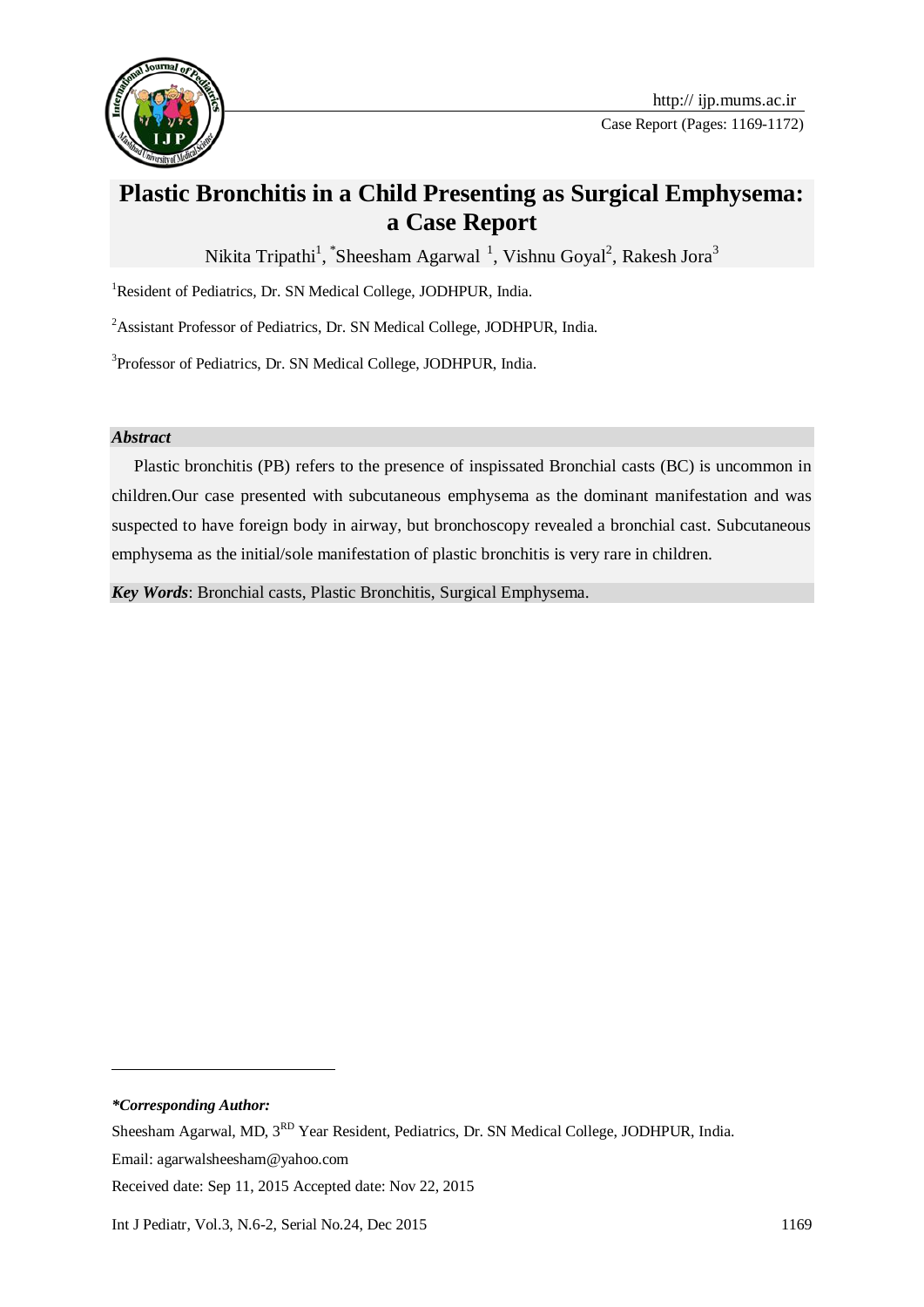#### **Introduction**

Plastic bronchitis is characterized by the presence of insipissated bronchial casts (1). It was first reported by Galen (131– 200 AD), as the expectoration of "arteries and veins" (2). Previously it was also known as fibrin us bronchitis or pseudo membranous bronchitis and was more prevalent in the  $19<sup>th</sup>$  and earlyin part of the  $20<sup>th</sup>$  centuries than it is today (3). Based on the predominance of mucin over fibrin as the cast constituent, the term fibrinous bronchitis now has been replaced by plastic bronchitis.

Though expectoration of large, branching casts is pathognomonic, in children it usually presents with non-specific features like fever, cough and progressive dyspnoea (2, 4). In chest auscultation besides wheeze and decreased breath sounds, sometimes "flag snapping" sign (also called bruit de drapeau) may be heard due to movement of partially obstructing cast in the bronchus (5). Large casts may mimic clinical presentation of foreign body aspiration also. Subcutaneous emphysema as a presentation of foreign body aspiration per se is rare in children (6).

#### **Case Presentation**

A 3- year- old male child presented in our emergency department (Dr. SN Medical College, JODHPUR, India) with complaints of progressively increasing swelling over chest, neck and face, associated with distressed breathing for the last 2 days. There was no recent history of cough, cold, fever or choking episode. On examination, patient was a febrile, with heart rate 110 beats per minute, respiratory rate 58 per minute, and spO2 84% on room air. Along with signs of distress, surgical emphysema was noted over chest, neck and face. On chest auscultation there were no added sounds, but air entry on left side was markedly decreased. Rest of the systemic examination was within normal limit. Oxygen supplementation improved saturation up to 93%. Chest x-ray (CXR) revealed collapse on the left side.

Based on clinico-radiological findings a probable diagnosis of foreign body aspiration was entertained, but as there was no history of choking episode, Computed Tomography (CT)- chest was ordered to confirm the diagnosis. CT thorax showed an ill defined soft tissue attenuation mass lesion obliterating the left main bronchus with collapse of left lower lobe and further supported our diagnosis (Figure.1). Child underwent rigid bronchoscopy, which revealed a mass at carina extending towards the left bronchus. Retrieved mass resembled the branching pattern of bronchial tree (Figure.2). After removal of bronchial, gradually child's distress settled and surgical emphysema improved.

Casts histology showed an eosinophillic, fibrinous material with scant amount of mucin at the edges. Most cells in the cast were mononuclear cells. Child was evaluated for the underlying cause of plastic bronchitis, but history, clinical examination, blood counts and Echocardiography (echo) did not suggest of any allergic or infective bronchopulmonary disorder or heart disease. Child was discharged on fifth day of admission and was asymptomatic till 6 months of follow up.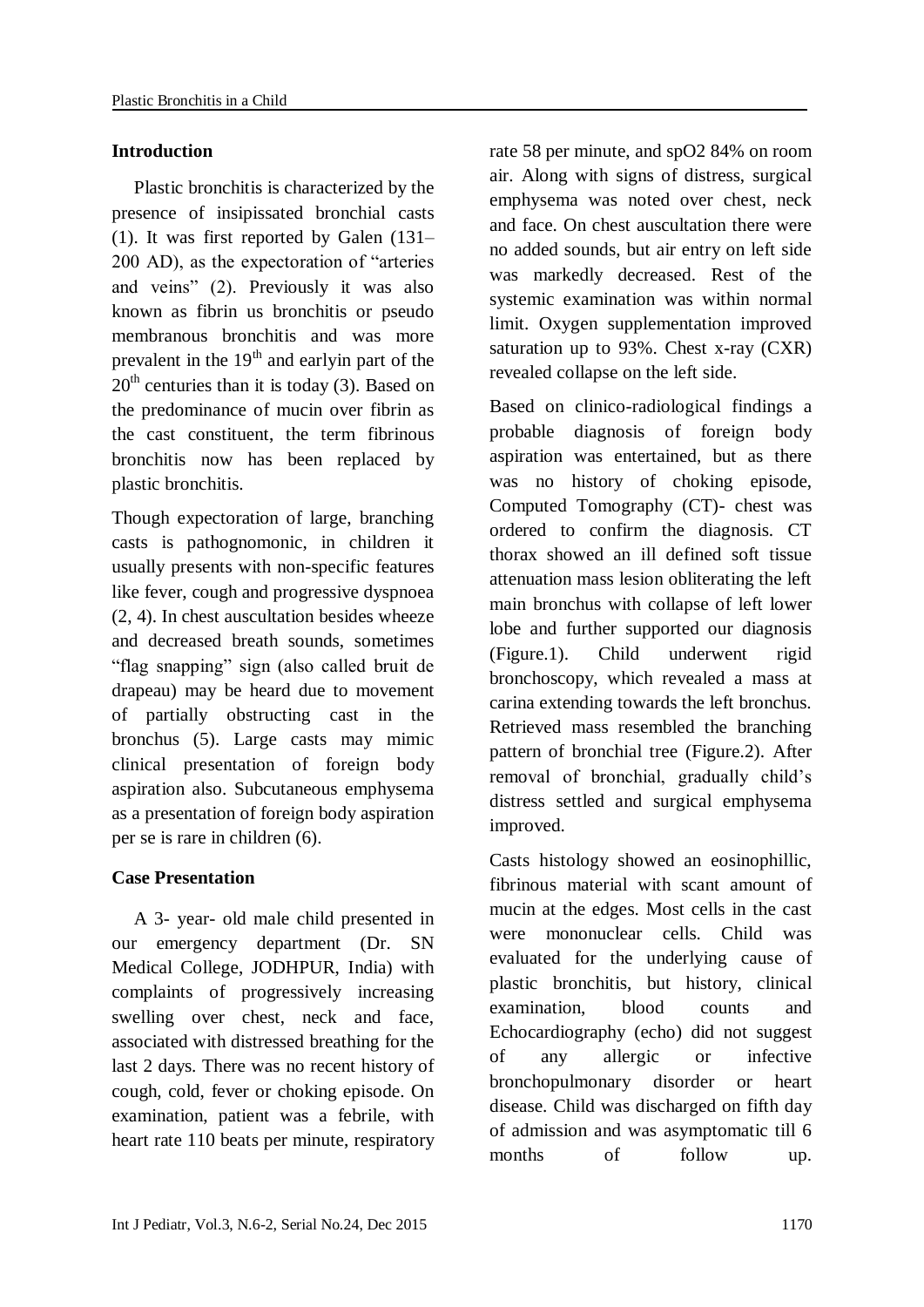

**Fig.1**: CT SCAN showing collapsed left lung



**Fig.2**: Bronchial cast removed after bronchoscopy

## **Discussion**

Histological bronchial casts are classified in to two categories; type I or cellular casts and type II or hypocellular casts (7). Cellular casts are mainly composed of neutrophils, eosinophils and fibrin and are more commonly associated with allergic and infective bronchopulmonary disorders, whereas hypocellular casts are predominantly composed of mucin and are more commonly associated with congenital heart diseases. Plastic bronchitis has been reported in association with rheumatoid arthritis, amyloidosis, membranous colitis, and large thymuses also (8). In some of the cases despite extensive evaluation, no cause is identified and is labelled as idiopathic, like in our

case. Though exact mechanism of cast formation is not clear, abnormal lymphatic drainage and increased pulmonary venous pressure have been implicated in the pathogenesis. Madsen et al. proposed a 2 step model of cast pathogenesis; susceptible genetic background with superimposed mucus secretion  $(7, 9, 10)$ .

Pathogenesis of surgical emphysema in plastic bronchitis is not known. A possible explanation is check valve type of bronchial obstruction leading to lobar emphysema. Increased pressure in the alveolus then causes air leak towards the mediastinum through the bronchovascular plane. As the pressure in the mediastinum is increased, decompression occurs in subcutaneous and cervical spaces leading